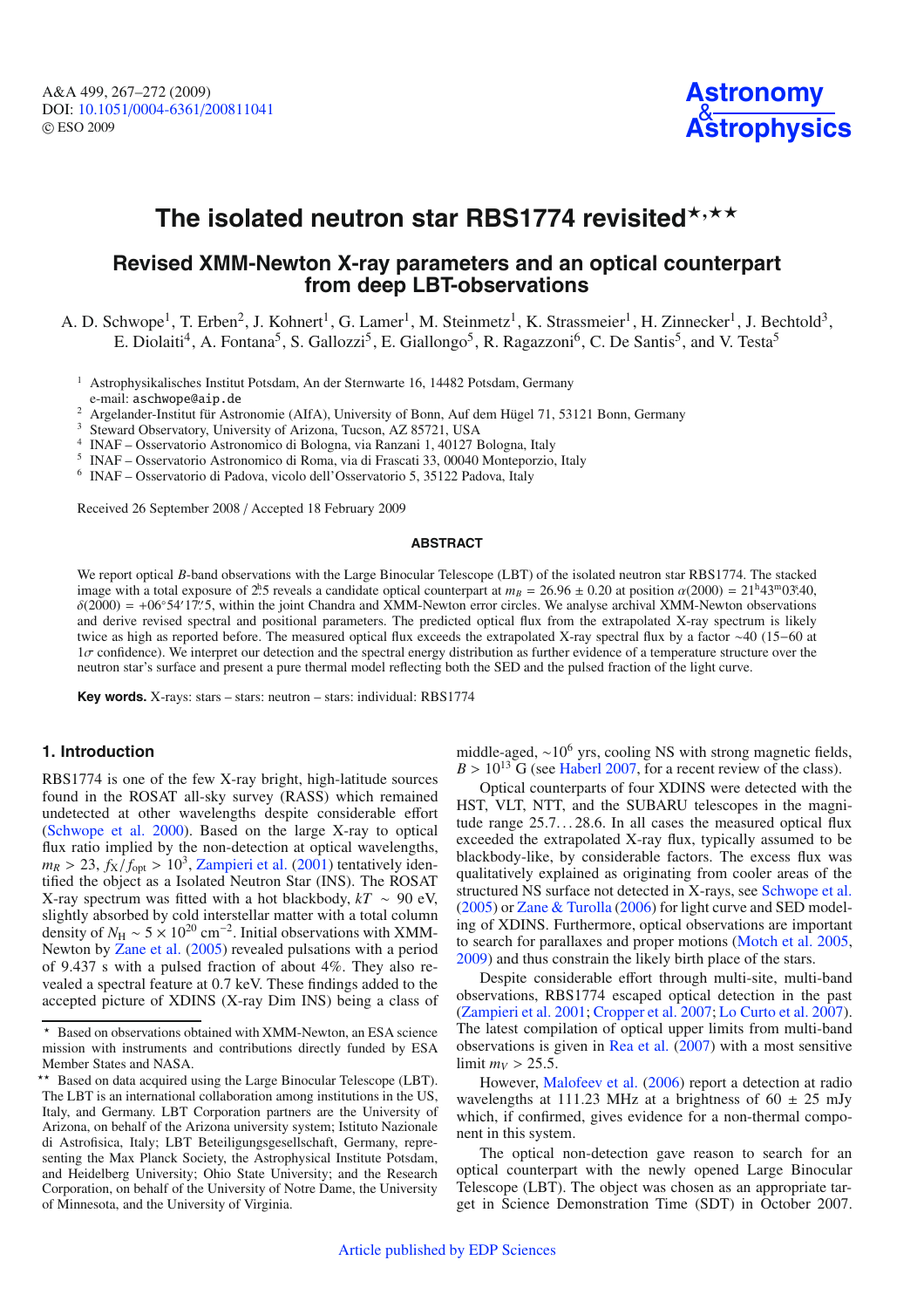<span id="page-1-0"></span>**Table 1.** Summary of LBT observations of the field of RBS1774.

| Date            | Frames $\times$ exposure       | Exposure tot |       |
|-----------------|--------------------------------|--------------|-------|
| <b>YYYYMMDD</b> |                                | (s)          |       |
| 20071012        | $10 \times 300$                | 3000         | 27.68 |
| 20071014        | $10 \times 300$                | 3000         | 27.61 |
| 20071015        | $5 \times 300$                 | 1500         | 27.61 |
| 20071016        | $16 \times 300, 10 \times 150$ | 6300         |       |
| 20071018        | $2 \times 150$                 | 300          | 27.62 |

All exposures were taken through a Bessel *B*-filter. The last column gives the nightly photometric zeropoint.

The observations revealed a positive detection of a likely optical counterpart.

While still analysing our LBT data, a detection of the likely optical counterpart of RBS1774 with VLT/FORS was reported by [Zane et al.](#page-5-12) [\(2008\)](#page-5-12). Hence, the current paper presents a comparison of the optical results and also presents improved X-ray spectral parameters compared to previous analyses of the same data [\(Zane et al. 2005;](#page-5-2) [Cropper et al. 2007](#page-5-8); [Rea et al. 2007](#page-5-10)).

#### **2. Optical observations**

RBS1774 was observed with LBC-B, the blue arm of the Large Binocular Camera [\(Giallongo et al. 2008](#page-5-13)), during five nights in October 2007 under mostly photometric conditions. The number of frames taken together with individual exposure times are collected in Table [1.](#page-1-0) Small positional offsets between individual exposures using a variety of dither patterns ensured a continuous spatial coverage without chip gaps. The data were reduced with the GaDoDS pipeline [\(Erben et al. 2005\)](#page-5-14), which includes basic CCD calibrations (dark, bias, flatfield correction) as well as superflat correction, astrometric and photometric calibration, and creation of a stack of all images.

A global astrometric solution was achieved using the GSC2-2, and was based on 414 (GSC) high S/N detections revealing an external astrometric accuracy  $\sigma = 0$ . 165 in both spatial directions.

Photometric zeropoints were determined for each night (except Oct. 16) based on observations of Stetson's standard fields. We did not re-calibrate the extinction and color terms but used the values determined by the instrument team during commissioning of the instrument<sup>1</sup>. The nightly zeropoints  $b_0$  are also listed in Table [1.](#page-1-0)

The seeing varied between 0.'76 and 1''31 while gathering data on RBS1774. We created two versions of a stacked image, one with the best spatial resolution using only images with a seeing better than 1." 0 (25 images, total exposure 5700 s, seeing  $FWHM \sim 0.^{\prime\prime}88$ ), and a second image with fainter limiting magnitude using all images with negligible ellipticity of stellar profiles (35 frames, total exposure 9010 s, *FWHM* seeing 0. "93).

<span id="page-1-1"></span>Source catalogues of the fully reduced *B*-band images were constructed using SExtractor [\(Bertin & Arnouts 1996](#page-5-15)). For a brightness determination of faint pointlike objects we use aperture magnitudes with a diameter of 8 pixels (corresponding to 1.8 arcsec). The raw magnitudes were corrected for light loss through the rather small aperture. The magnitude correction was determined by a growth curve analysis of a stellar sequence in the magnitude range 20−23 and was found to be 0.22 mag for the chosen aperture. All magnitudes quoted in this paper are in the Vega system.

#### **3. XMM-Newton X-ray observations**

There is one published XMM-Newton observation of RBS1774 which was performed in 2004. It was analysed and discussed by [Zane et al.](#page-5-2) [\(2005\)](#page-5-2) and [Cropper et al.](#page-5-8) [\(2007](#page-5-8)) who give all the neccessary details of the observations. The main results of those studies were the detection of the spin frequency of 9.437 s and of a spectral feature at 0.7 keV which could be modeled as an absorption edge or an absorption line superposed on the blackbody-like continuum.

#### 3.1. Astrometric analysis

Given the well matched large fields of view of the LBC and the XMM-Newton EPIC cameras, we attempted to improve the X-ray positional accuracy. We make use of the X-ray source list of the field as provided in the XMM-Newton Science Archive (XSA) and in the 2XMM catalogue which contains 43 sources including the target. The X-ray coordinates of RBS1774 as given in 2XMM are  $\alpha(2000) = 21^{\text{h}}43^{\text{m}}03^{\text{s}}22$ ,  $\delta(2000) =$ +06<sup>h</sup>54'18'.<sup>'</sup> (0) with an uncertainty of  $\sigma = \sqrt{\sigma_{stat}^2 + \sigma_{sys}^2} = \sqrt{0.07^2 + 1.0^2} \approx 1$ ''.<sup>\*</sup>

# $0.07^2 + 1.0^2 \approx 1\rlap{.}^{\prime\prime}0.$

The optical and X-ray source catalogues were matched using the SAS-task eposcorr to remove remaining systematic uncertainties of the X-ray source positions due to imperfections of the spacecraft attitude. Eposcorr reported 23 X-ray/optical matches and revealed positional offsets  $\Delta \alpha = 3' \cdot 0 \pm 0' \cdot 6$ ,  $\Delta \delta =$  $0\rlap.{''}2 \pm 0\rlap.{''}5$ , and a rotation correction of  $30\rlap.{''} \pm 170\rlap.{''}$ . The corrected XMM-Newton position of RBS1774 is  $\alpha = 325^\circ.7643 =$  $21^{\text{h}}43^{\text{m}}03^{\text{s}}4$ ,  $\delta = 6^\circ9050 = +06^{\text{h}}54'17''\text{°}9$  with a  $1\sigma$  positional uncertainty of only 0.7.

The X-ray source position of RBS1774 is shifted by 2.'7 with respect to the entry in the 2XMM source catalogue. The accuracy of the XMM-Newton X-ray position was overestimated in 2XMM; the revised position is more reliable thanks to the available optical reference positions from the wide-field LBCobservations. We note in particular that the Chandra position (we use the revised position by Zane et al. 2008) and the revised XMM-Newton positions match excellently.

#### 3.2. Spectral analysis

X-ray spectra of the three EPIC X-ray cameras were extracted to estimate the contribution of the blackbody-like soft X-ray component of RBS1774 to the optical *B*-band. We re-processed the archival XMM-Newton data (OBSID 0201150101) with the Science Analysis Software (SAS) version 7.1. Subsequent X-ray spectral analysis was performed with XSPEC V12.3.0. The X-ray spectra were grouped in spectral bins containing at least 20 photons to allow the application of  $\chi^2$  minimisation. The spectral analysis was limited to energies between 0.2 and 1.5 keV. A fit with a pure blackbody component absorbed by cold interstellar matter (phabs \* bbody in XSPEC terms) gave a poor representation of the data and revealed large systematic residuals (reduced  $\chi^2 = 1.81$  for 311 degrees of freedom, see Fig. [1](#page-2-0) [for a graph of the fit and the residuals\). Compared to](#page-5-2) Zane et al. [\(2005](#page-5-2)) and [Cropper et al.](#page-5-8) [\(2007\)](#page-5-8) we found the spectral parameters slightly changed. The amount of interstellar matter implied by the pure blackbody fit was found to be smaller in our analysis,  $N_{\text{H}} = (1.85 \pm 0.17) \times 10^{20} \text{ cm}^{-2} \text{ vs. } N_{\text{H}} = 3.65_{-0.13}^{+0.16} \times 10^{20} \text{ cm}^{-2} \text{ vs. } N_{\text{H}} = 3.65_{-0.13}^{+0.16} \times 10^{20} \text{ cm}^{-2} \text{ vs. } N_{\text{H}} = 3.65_{-0.13}^{+0.16} \times 10^{20} \text{ cm}^{-2} \text{ vs. } N_{\text{H}} = 3.65_{-0$ 10<sup>20</sup> cm−2, while the temperature was found to be slightly higher,  $kT_{\rm bb}^{\infty} = 103.5 \pm 0.8$  eV vs. 101.4<sup>+0.5</sup> eV (see Table [2](#page-2-1) for a com-<br>pilation of spectral parameters). These differences might be due

<sup>1</sup> [http://lbc.oa-roma.inaf.it/commissioning/standards.](http://lbc.oa-roma.inaf.it/commissioning/standards.html) [html](http://lbc.oa-roma.inaf.it/commissioning/standards.html)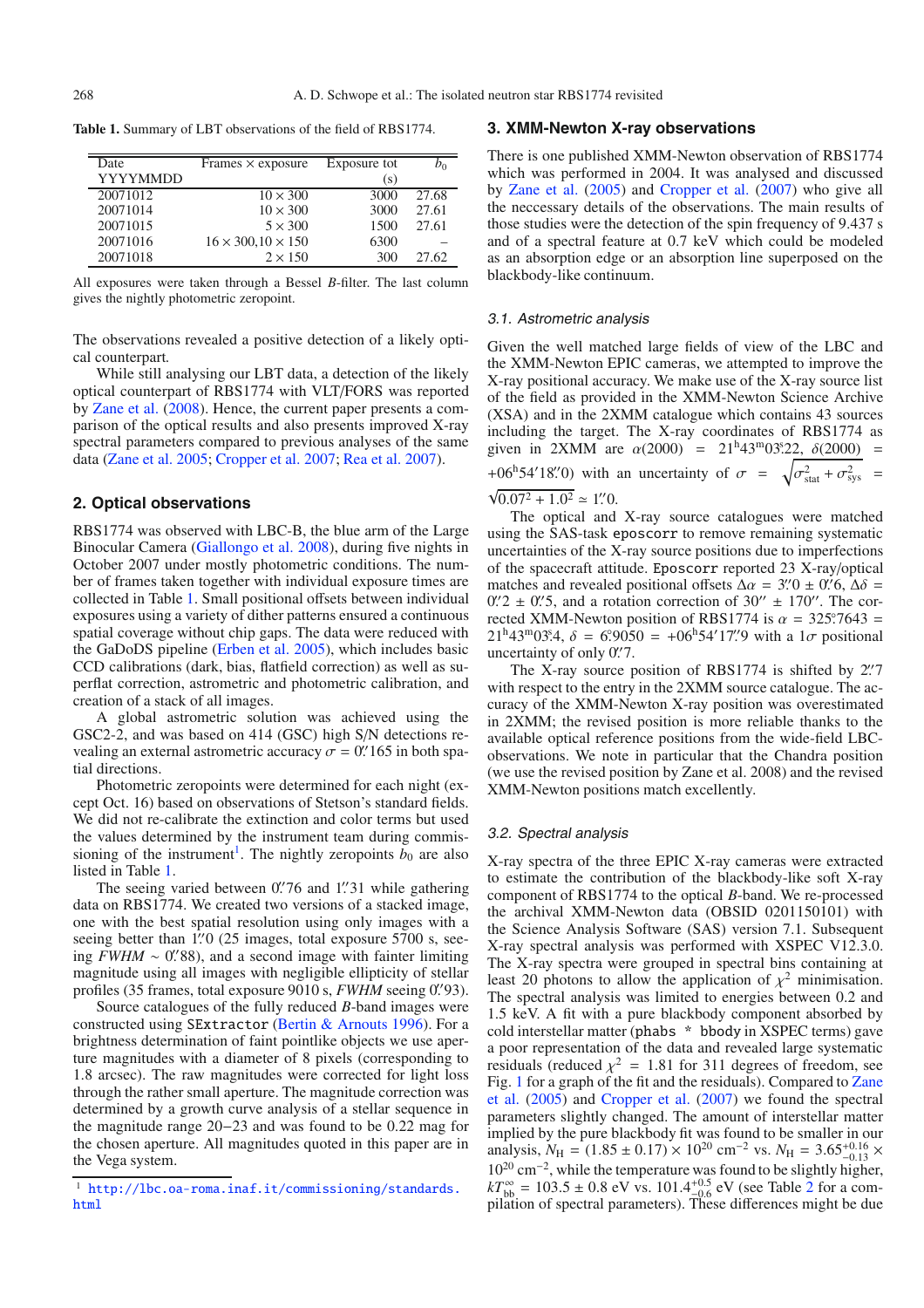<span id="page-2-1"></span>**Table 2.** X-ray spectral parameters of RBS1774. The errors quoted correspond to 90% confidence intervals.

| No. | Model        | $N_{\rm H}$<br>$(10^{20}$ cm <sup>-2</sup> ) | $kT_{\rm bb}^{\infty}$<br>(eV) | $E_{\text{line}}$<br>(eV) | $\sigma$ line<br>(eV)                                     | $\tau_{\text{line}}/ \text{Norm}_{\text{line}}$<br>$(\# \text{ cm}^{-2} \text{ s}^{-1})$ | $\chi^2_{\nu}$ (d.o.f.) |
|-----|--------------|----------------------------------------------|--------------------------------|---------------------------|-----------------------------------------------------------|------------------------------------------------------------------------------------------|-------------------------|
| (1) | bbody        | $1.85^{+0.17}_{-0.17}$                       | $103.5 \pm 0.8$                |                           |                                                           |                                                                                          | 1.81(311)               |
| (2) | bbody*gabs   | $1.84_{-0.17}^{+0.20}$                       | $105.1 \pm 0.9$                | $0.731_{-0.013}^{+0.008}$ |                                                           | $6.5^{+1.2}_{-1.0}$                                                                      | 1.50(308)               |
| (3) | bbody*gabs   | $3.92_{-0.50}^{+0.75}$                       | $102.7 \pm 0.8$                | $0.733_{-0.012}^{+0.008}$ | $27^{+16}_{-4}$<br>34 <sup>+11</sup><br>34 <sup>+11</sup> | $7.3^{+1.3}_{-1.0}$                                                                      |                         |
|     | $+$ gaussian |                                              |                                | 0.31                      | 0.03                                                      | $1.7^{+0.8}_{-0.5} \times 10^{-3}$                                                       | 1.23(307)               |
| (4) | bbody        | $1.62_{-0.14}^{+0.16}$                       | $103.9 \pm 0.9$                |                           |                                                           |                                                                                          | 1.55(661)               |
| (5) | bbody*gabs   | $1.64_{-0.15}^{+0.17}$                       | $105.2 \pm 0.1$                | $0.729_{-0.007}^{+0.004}$ | $23^{+20}_{-19}$                                          | $4.8^{+1.7}_{-1.6}$                                                                      | 1.42(658)               |
| (6) | bbody+bbody  | $1.4^{+0.4}_{-0.4}$                          | 104!                           |                           |                                                           |                                                                                          |                         |
|     |              |                                              | 40!                            |                           |                                                           |                                                                                          | 1.05(349)               |

Lines (1)–(3) are combined fits to EPIC-pn and EPIC-MOS spectra in the energy interval 0.2−1.5 keV. Lines (4) and (5) represent combined fits to EPIC and RGS using the same models as in lines (1) and (2). Line (6) lists the finally accepted two-component blackbody fit to the RGS-data alone with a fixed ratio of normalization parameters.

<span id="page-2-0"></span>

**[Fig. 1.](http://dexter.edpsciences.org/applet.php?DOI=10.1051/0004-6361/200811041&pdf_id=1)** Combined XMM-Newton EPIC-pn and EPIC-MOS spectra of RBS1774, fitted with a Planckian absorbed by cold interstellar matter (model (1) in Table [2\)](#page-2-1).

to the revised calibration of the soft X-ray spectral response of the EPIC cameras.

The feature at ∼0.7 keV first reported by [Zane et al.](#page-5-2) [\(2005](#page-5-2)) is also evident in our spectra. Including a Gaussian absorption line at ∼0.7 keV improved the fit ( $\chi^2 = 1.50$  for 308 degrees of freedom, see Table [2,](#page-2-1) line (2)) but still did not reveal a convincing representation of the data. The best-fit width of this line of 27 eV is narrower than the CCD resolution at this energy of ∼40 eV but still consistent at a 90% confidence level.

Large residuals around 0.31 keV in the EPIC-pn and one of the MOS cameras are evident from inspection of Fig. [1.](#page-2-0) This feature, described as an absorption line at ∼0.4 keV, was noted and discussed by [Cropper et al.](#page-5-8) [\(2007](#page-5-8)). A feature of possible similar nature was detected in EPIC-pn spectra of the much brighter prototypical object RX J1856.4-3754 and classified as a remaining calibration problem by [Haberl](#page-5-3) [\(2007](#page-5-3)). The same may apply to the current case of RBS1774.

However, a feature at 0.3−0.4 keV influences our determination of the amount of interstellar absorption and of the blackbody parameters. We thus included in our fit a further spectral component, a Gaussian emission line centered at 0.31 keV (model (3) in Table [2\)](#page-2-1), to study the effect of modified spectral parameters on the predicted flux in the *B*-band. We do not claim physical reality of the emission line, but include it in the fit to explore possible



**[Fig. 2.](http://dexter.edpsciences.org/applet.php?DOI=10.1051/0004-6361/200811041&pdf_id=2)** Same data as in Fig. [1,](#page-2-0) fitted with a Planckian and superposed Gaussian lines absorbed by cold interstellar matter (model (3) in Table [2\)](#page-2-1).

systematic uncertainties of the  $T_{bb}$  and  $N_H$  determination. An emission line raises  $N<sub>H</sub>$  and hence raises the optical excess (see below) to a maximum value.

We searched for independent information for both features by extracting the spectra obtained with the RGS spectrographs onboard XMM-Newton. Both RGSs operate in the wavelength range 5−35 Å (0.33−2.5 keV), hence the feature at 0.31 keV is not fully covered. The EPIC and RGS spectra were grouped and a combined fit was performed to the EPIC- and RGS-spectra (models (4) and (5) in Table [2\)](#page-2-1) forcing all parameters but the normalisations for the two groups to be the same (reduced  $\chi^2 = 1.42$ ) for 658 d.o.f.). Then fixing the best-fitting  $N_{\rm H}$  and blackbody temperature from the combined fit, the RGS-spectra were fitted separately, once with and once without the Gaussian absorption component at 0.7 keV. The reduced  $\chi^2 = 1.33$  and 1.34 changed just marginally, hence the RGS spectra do not support the existence of the 0.7 keV feature. (See Fig. [3](#page-3-0) for a blackbody fit to the RGS data.) We conclude that the nature of both features at 0.31 keV and at 0.73 keV, is uncertain; both might be real but both might be related to calibration uncertainties of the CCDs and the RGS at those very soft X-ray energies. In their analysis, [Cropper et al.](#page-5-8) [\(2007](#page-5-8)) reach similar conclusions, they accept the feature at 0.7 keV since it could be accomodated in their RGS-fit depending on the assumed continuum, but regard the feature at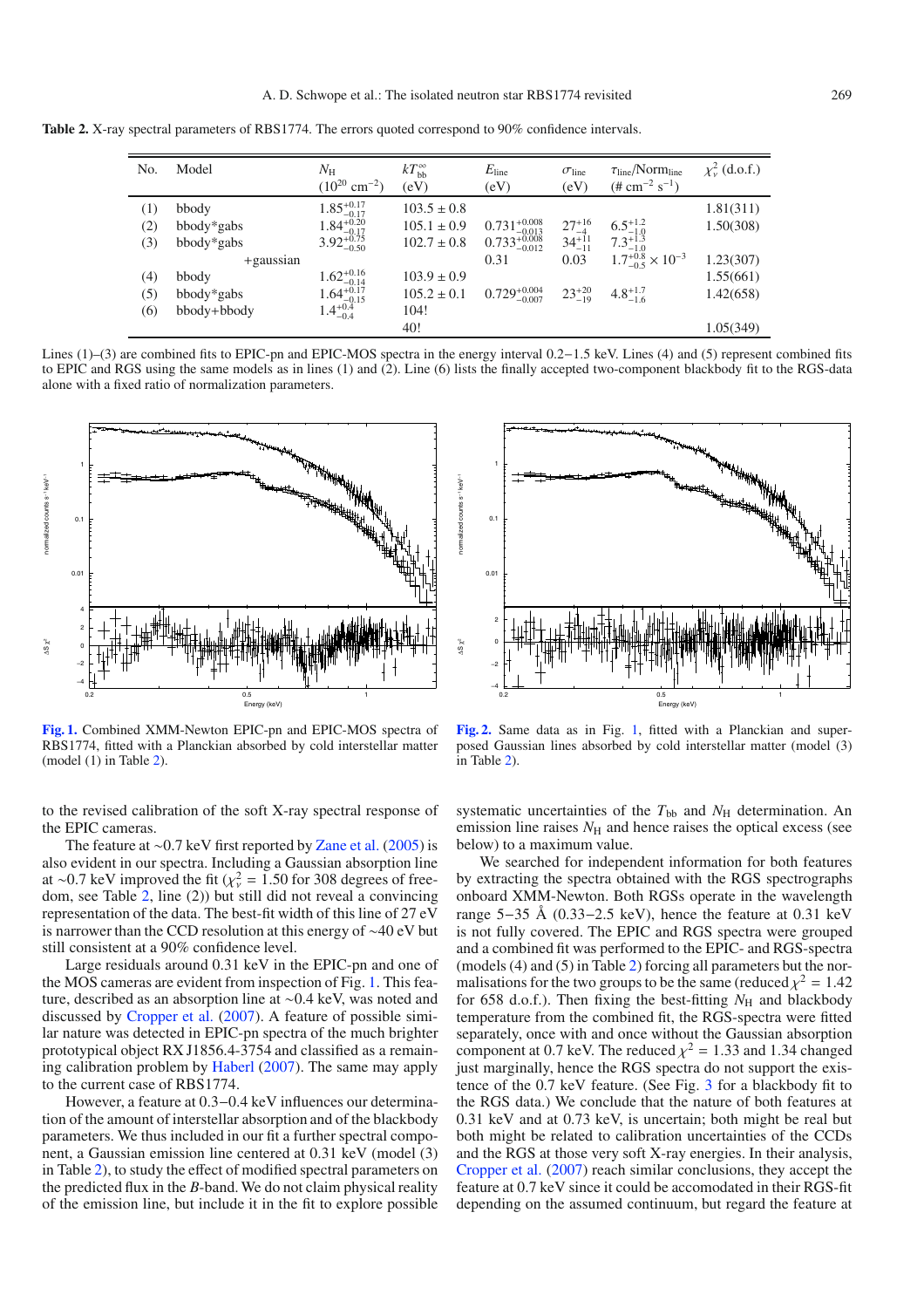<span id="page-3-0"></span>

**[Fig. 3.](http://dexter.edpsciences.org/applet.php?DOI=10.1051/0004-6361/200811041&pdf_id=3)** RGS-spectra of RBS1774, fitted with a Planckian absorbed by cold interstellar matter (see text for details). The data gap between 0.5 and 0.6 keV is due to the dead CCD in RGS2.

<span id="page-3-2"></span>

**[Fig. 4.](http://dexter.edpsciences.org/applet.php?DOI=10.1051/0004-6361/200811041&pdf_id=4)** RGS-spectra of RBS1774, fitted with two Planckians absorbed by cold interstellar matter. The temperatures were fixed at  $k_B T_{spot}$ 104 keV and  $k_B T_{\text{star}} = 40$  eV, respectively (model (6) in Table [2\)](#page-2-1).

0.4 keV as unlikely. We agree that more data are necessary to prove or disprove the existence of these features.

The fit to the RGS-data alone, however, leaves large residuals. These smoothly increase towards softer X-rays, suggestive of a further low-energy radiation component. We thus attempted a fit to the RGS-data with the combination of two blackbodies, a hot component with parameters almost fixed by EPIC and a cool component responsable for the RGS soft excess. In a first attempt, all parameters were allowed to vary freely except the temperature of the hot component which was fixed at 104 keV. An excellent fit was achieved with a reduced  $\chi^2 = 0.98$  for 347 d.o.f. and  $kT_{\text{cool}} = 33$  eV. The absorption column density of this unconstrained fit,  $N_H = 6.7 \times 10^{20}$  cm<sup>-2</sup> however, exceeds the galactic value. Fixing  $N_H$  to 2.0 × 10<sup>20</sup> cm<sup>-2</sup> as implied by model (2) deteriorates the result slightly but still gives an acceptable fit,  $kT_{\text{cool}} = 30 \text{ eV}$  at  $\chi^2 = 1.03$  (348 d.o.f.). This result may be regarded as observational evidence for the presence of a cooler radiation component in RBS1774.

The amount of interstellar absorption,  $N_{\rm H}$ , was typically found to be lower than the total galactic column density,

<span id="page-3-1"></span>

**[Fig. 5.](http://dexter.edpsciences.org/applet.php?DOI=10.1051/0004-6361/200811041&pdf_id=5)** LBT *B*-band image of the region of RBS1774 with north at the top and east to the left (pixelsize 0.'225). Error circles illustrate the corrected Chandra (red) and XMM-Newton (blue) X-ray positions.

 $N_{\text{H,gal}} = 4.83 \times 10^{20} \text{ cm}^{-2}$  in the direction of RBS1774 ( $l^{\text{II}}$  = 62.66°,  $b^{\text{II}} = -33.1$ °). Only the inclusion of the additional absorption at 0.31 keV raised  $N<sub>H</sub>$  close to its galactic value. The unabsorbed flux in the *B*-band of the first three models listed in Table [2](#page-2-1) lies between  $F_E = 2.8 \times 10^{-6}$  erg cm<sup>-2</sup> s<sup>-1</sup> keV<sup>-1</sup> and  $4.3 \times 10^{-6}$  erg cm<sup>-2</sup> s<sup>-1</sup> keV<sup>-1</sup> at a 90% confidence level (apparent magnitude 30.9. . . 30.4). Both the minimum and the maximum value lie above the extrapolation of Zane's fit into the optical [\(Zane et al. 2005](#page-5-2); [Rea et al. 2007](#page-5-10)),  $F_E$  = 2.2  $\times$  $10^{-6}$  erg cm<sup>-2</sup> s<sup>-1</sup> keV<sup>-1</sup> ( $m_B = 31.2$ ), the maximum flux estimated by us is more than a factor of 2 higher than the old value. This is only partly due to the additional Gaussian, and part of this effect is possibly due to an improved calibration of the X-ray cameras.

## **4. An optical counterpart to RBS1774 from LBC-imaging**

Figure [5](#page-3-1) shows an expansion of the large LBT-image zoomed and centered on the X-ray position of RBS1774. The revised Chandra [\(Zane et al. 2008\)](#page-5-12) and the revised XMM-Newton X-ray error circles are also shown. We confirm the detection of an optical counterpart to the X-ray source at a position of  $\alpha(2000)$  =  $21^{\text{h}}43^{\text{m}}03^{\text{s}}40$ ,  $\delta(2000) = +06°54'17\rlap{.}''5$ . It lies in the joint region of the error circles from both Chandra and XMM-Newton. Positional offsets with respect to the X-ray positions are  $0\rlap{.}^{\prime\prime}21$ and 0.'55, respectively. We cannot compare our optical position with that of [Zane et al.](#page-5-12) [\(2008](#page-5-12)), since no absolute position is given there, just a positional offset of 0. 2 with respect to the revised Chandra position, the same as ours. Their Figs. [1](#page-2-0) and our [5](#page-3-1) display marginal apparent differences between the counterpart positions and the Chandra error circles and we conclude that the optical source positions are the same within the given errors.

The object detected by us has an apparent magnitude of  $m_B = 26^{\circ}0.96 \pm 0.0015$  (1 $\sigma$  statistical error). The color of the object is not known, and a color correction with a blue, blackbodylike object would change the apparent magnitude by 0.05 mag, which we include in the error budget. Hence, our final photometric error is 0.2 mag. Our measurement reveals a counterpart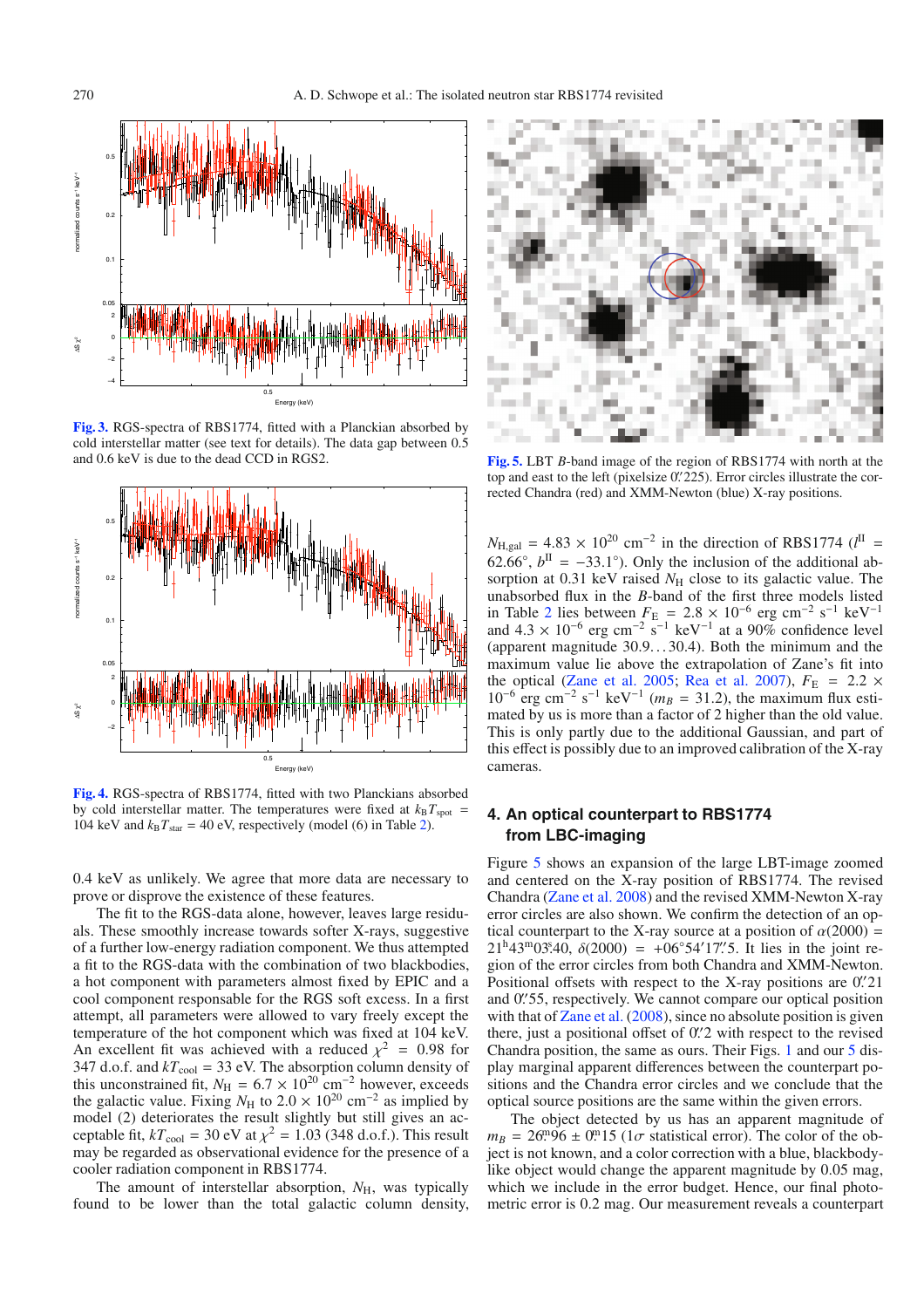<span id="page-4-0"></span>

**[Fig. 6.](http://dexter.edpsciences.org/applet.php?DOI=10.1051/0004-6361/200811041&pdf_id=6)** Spot locations in the  $i - \theta$  plane asuming an emission radius  $R = 3 r<sub>S</sub>$  (sold line) and 4  $r<sub>S</sub>$  (dotted lines) and pulsed fractions of 3–5%, respectively. The dashed lines mark the limit of class I light curves for the chosen compactness.

that [is brighter by 0.4 mag compared to the detection by](#page-5-12) Zane et al. [\(2008](#page-5-12)). Both measurements have an uncertainty of 0.2 mag. Hence, the brightness difference might be real. If confirmed, the optical counterpart of RBS1774 would be the first among its class displaying brightness variations.

#### **5. Discussion**

The amount of interstellar absorption as determined from the X-ray spectral fits is in the range  $N_{\rm H}$  = (1.8−3.6) × 10<sup>20</sup> cm<sup>-2</sup>. Assuming galactic dust with  $R = 3.1$  the absorption in the *B*-band is  $\Delta m_B = 0$ . 13–0. 27, which we use to correct the magnitude found by us. Hence, the optical excess over the extrapolated flux from the X-ray spectral fits is in the range between 15 and 60 (dependent on the assumed brightness, the amount of interstellar absorption and the assumed X-ray spectral parameters), larger than for any other objects of its class. Taking the parameters from the X-ray spectral model (2) and  $m_B = 26.96$ ,  $\Delta m_B = 0.13$  as face values, the optical excess is 40.

There are some lines of evidence for a non-homogeneous temperature distribution over the star's surface, (a) a pulsed X-ray light curve; (b) an optical excess; and (c) the likely presence of a second, cooler, component in the RGS-spectrum. We first discuss the simplest model of antipodal circular polar caps and a cooler stellar surface.

Light bending and light curves of antipolar caps have been studied by [Pechenick et al.](#page-5-16) [\(1983](#page-5-16)) and [Beloborodov](#page-5-17) [\(2002](#page-5-17)). [Beloborodov](#page-5-17) [\(2002](#page-5-17)) classified types of light curves depending on the viewing geometry. According to this classification the light curve of RBS1774 is of class I, with only one hot spot being persistently in view and the second never being visible. The pulsed fraction gives an implicit equation between  $i$  and  $\theta$ , the inclination of the rotation axis and the latitude of the spot. The solution of this equation depends on the assumed compactness of the star, i.e. the radius of emission in units of the Schwarzschild

<span id="page-4-1"></span>

**[Fig. 7.](http://dexter.edpsciences.org/applet.php?DOI=10.1051/0004-6361/200811041&pdf_id=7)** Spectral energy distribution of RBS1774. Shown are the unfolded X-ray spectrum in black, the absorption-corrected fit to the X-ray spectrum in blue (model 2 in Table [2\)](#page-2-1), the measured *B*-band fluxes corrected for interstellar absorption and an SED model involving a hot 104 eV spot on a cool 40 eV star (magenta, model (6) in Table [2\)](#page-2-1). The absorbed and absorption-corrected contribution of the cool stellar surface is shown red.

radius  $r_S$ . Solutions are shown in Fig. [6](#page-4-0) for  $R_{\text{em}} = 3 r_S$  and 4  $r_S$ , respectively and pulsed fractions in the range 3−5%, respectively. The X-ray light curve has a pulsed fraction of about 4% [\(Zane et al. 2005](#page-5-2)). The allowed ranges in *i* and  $\theta$  go up to surprisingly large angles (57° for  $R_{em}/r_S = 3$ , 68° for  $R_{em}/r_S = 4$ ), thus alleviating the conclusion of [Zane et al.](#page-5-12) [\(2008](#page-5-12)) that both angles are smaller than 20◦. However, if one of the two angles takes its maximum value, the corresponding angle has to become very small. Such an extreme geometry seems unlikely and a geometry described by [Zane et al.](#page-5-12) [\(2008\)](#page-5-12) is more preferred but it seems still to be consistent with the data.

The observed spectral energy distribution of RBS1774 from the optical to the X-ray range is displayed in Fig. [7.](#page-4-1) Following [Schwope et al.](#page-5-4) [\(2005](#page-5-4)) we synthesise the observed spectral energy distribution (SED) with the combination of a hot spot,  $k_B T_{\text{spot}}$ , and a cool stellar surface,  $k_B T_{\text{star}}$ .

An indication of the possible surface temperature was derived above,  $k_B T_{\text{star}} \approx 40 \text{ eV}$ , which we assume in the following without loss of generality. A final fit to the RGS spectrum was performed with fixed temperatures,  $k_B T_{spot} = 104 \text{ eV}$  and  $k_B T_{\text{star}} = 40$  eV, respectively, and a fixed ratio of the normalization parameters of the two blackbody components. A fixed ratio of the normalizations is required to reflect the observed optical excess. At the same time, it fixes the relative sizes of the spot and star radius (spot opening angle) for the chosen set of temperatures. Free fit parameters were the column density and the normalization parameter of the hot component. The latter quantity in combination with the fixed ratio of normalization parameters encodes  $R_{\text{ns},\infty}/d$ . The fit was successful (reduced  $\chi^2_{\nu} = 1.05$ for 348 d.o.f) and yielded a column density well below the galactic value,  $N_H = (1.4 \pm 0.4) \times 10^{20}$  cm<sup>-2</sup>. The fit and the residuals are shown in Fig. [4](#page-3-2) (model parameters also listed in Table [2,](#page-2-1) line (6)).